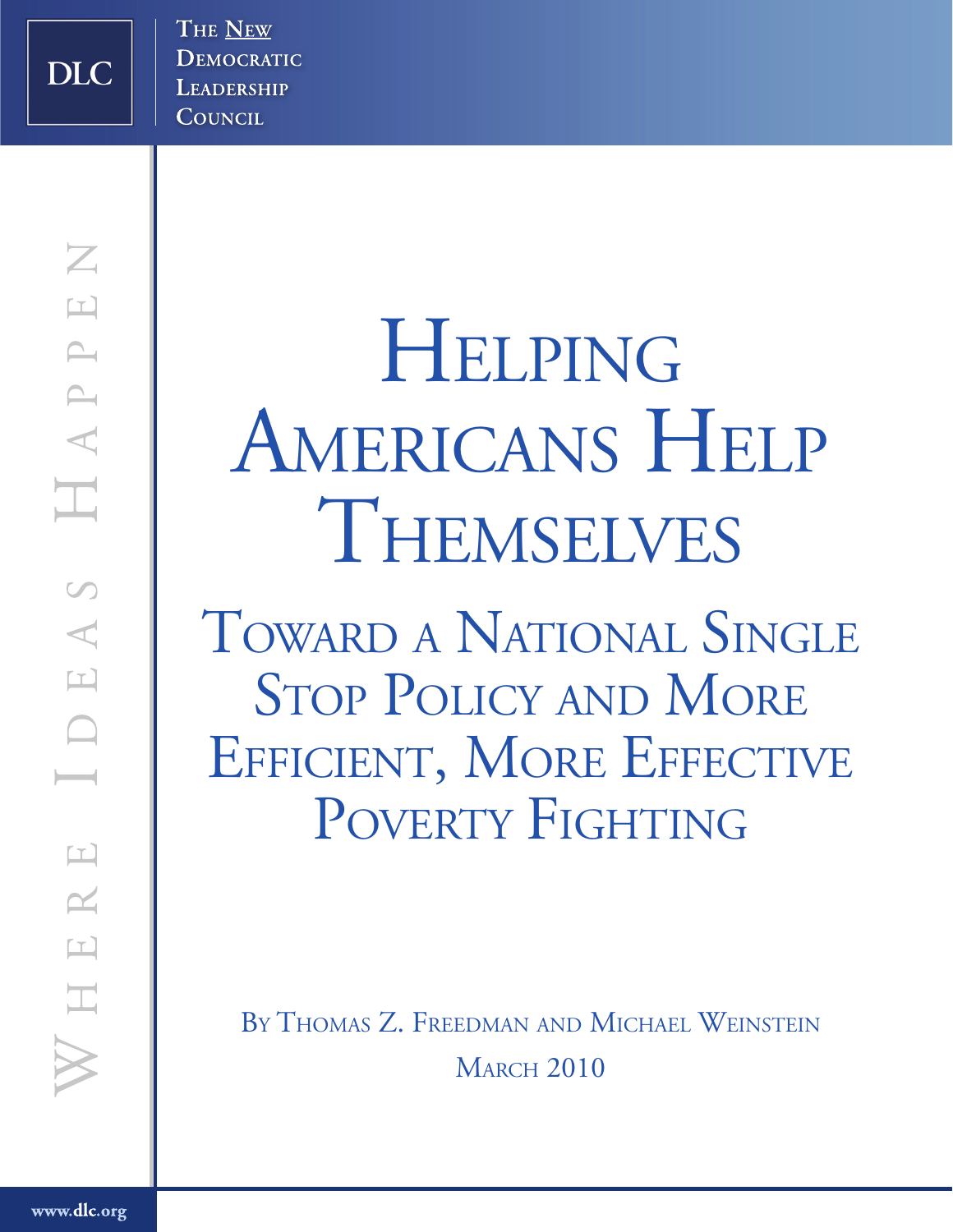**DLC** 

THE NEW DEMOCRATIC LEADERSHIP COUNCIL

## EXECUTIVE SUMMARY

The current economic downturn has challenged the ability of low-income people to support themselves and their families, and the ability of government to provide the services that low-income people need. It's highly relevant, then, to have a discussion about how we might expand opportunity and tools for helping struggling Americans to get ahead, and to improve the efficiency and effectiveness of government services at the same time.

While there are a variety of tools available to low-income Americans for trying to improve their situation, the coordination and availability of the programs is too often scattershot and confusing and sometimes contradictory. As a result, many programs that could help low-income people get a foothold are undersubscribed and used less than needed. Programs that can help with health care coverage, job training, food for hungry children, the Earned Income Tax Credit (EITC), or resources for improving educational options are sometimes underutilized by the very people who could use them as they work their way into the middle class. By and large, the problem is not caused deliberately. Rather, it is the result of multiple programs created over many years, and originated and run by different levels of federal, state, and local government.

This paper proposes that policymakers consider expanding on a model program called Single Stop, an initiative piloted by the Robin Hood Foundation in New York and now being replicated nationwide by SingleStop USA. Currently a foundation-sponsored initiative, Single Stop provides a range of services, from benefits counseling to tax preparation, in order to help low-income families claim the full range of supports the federal government provides. We suggest that a national Single Stop–style federal program could dramatically improve existing antipoverty efforts, making tools available to Americans in a more effective and efficient manner. Such a program should be universal and clear, just as 411 provides all the information on phone numbers, or a call to 911 connects citizens to emergency services, a Single Stop–style resource could be available physically in communities, as well as via telephone and the web, and help citizens know what government tools are available to them.

We believe such an effort could have dramatic benefits. First, it could help millions of Americans draw upon existing tools to deal with economic challenges, and help lift themselves and their families into the middle class. Second, this is an idea focused on making government work better for Americans by making government work more efficiently. It's not a partisan idea, and could be a program Americans of different ideologies could unite behind.

This effort could also have clear benefits for middle-class Americans. Increasing transparency and accessibility to government resources means that a national Single Stop–style federal program wouldn't be about just low income people. Middle-class Americans also need to have more efficient and effective ways of knowing about the resources available to them, including for things like health care, education, small business loans, and job training. We believe one of the root issues of governmental mistrust is the opacity of what the government does. Efforts like Single Stop could be a resource and model for how to reach out and open up government to middle-class people. Indeed, as working challenges grow more complex, and the range of governmental programs grows as well, it is past time for an effort to bring government services under one roof. A national Single Stop–style federal program would make it easier for Americans to understand what these programs can do, and how they can be used to help expand opportunities.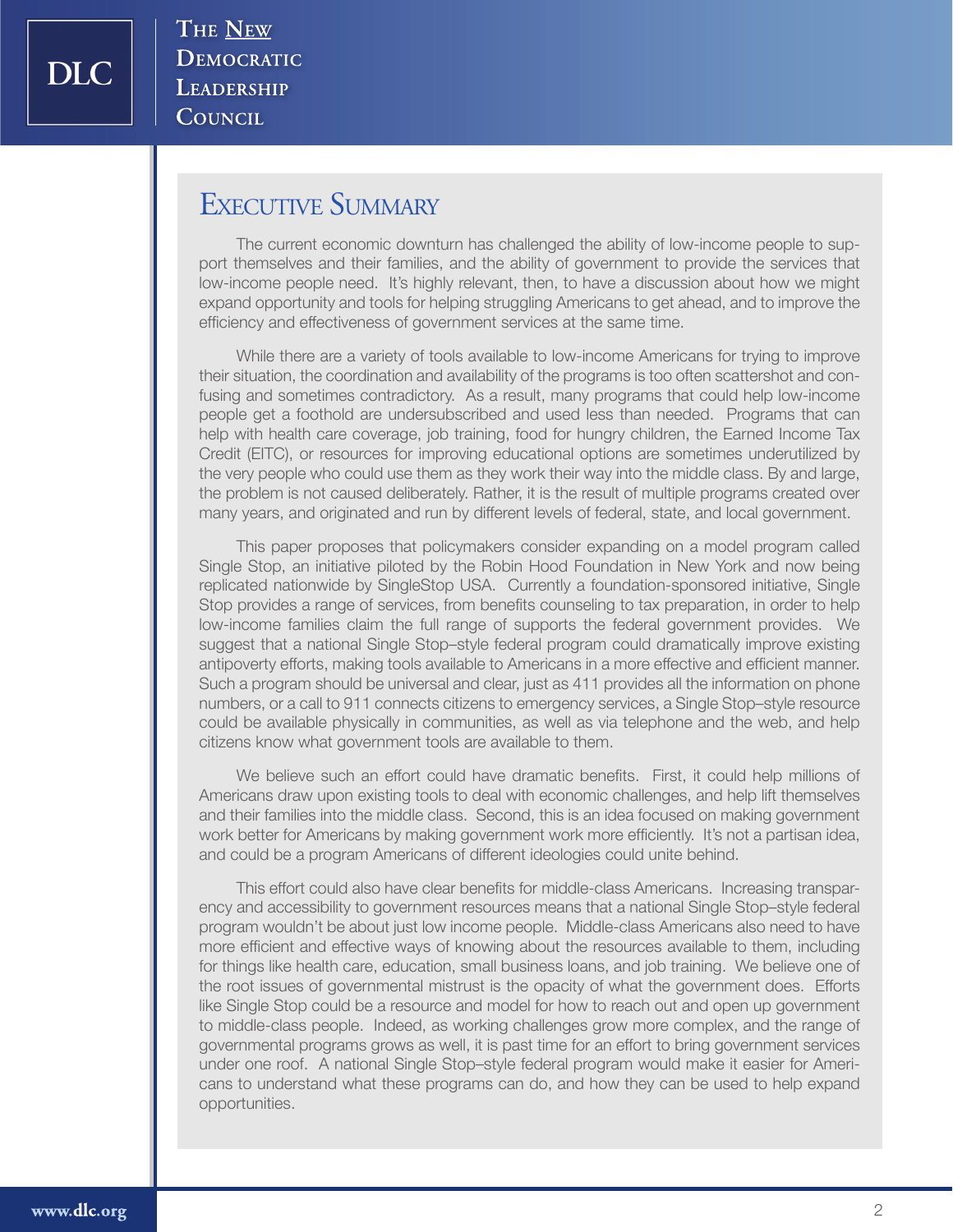We should continue to reform federal assistance programs to promote work and responsibility, not dependence. As we insist on a safety net and opportunity agenda that promote work, we should also make sure that eligible Americans can take part. Red tape is a barrier to work, and inefficiency costs taxpayers and opportunity alike. There may be some critics who do not favor better utilization of existing programs as a goal. We still believe that the Single Stop program is a persuasive model. We suggest that those who criticize federal programs should work to limit them as a policy matter, and should support existing programs being operated efficiently and effectively.

This paper is divided into six sections. Section I details the scope of the problem by describing gaps between existing programs and participation. Section II describes research on the effectiveness of existing programs in helping low-income Americans reach the middle class. Section III outlines barriers to accessing existing programs and describes how outreach to non-participants could increase their effectiveness and efficiency. Section IV explains the Single Stop approach as an example of how a universal and automatic system could work. Section V explains key opportunities to institute a Single Stop–style system at a low cost. Section VI explores two possible cost effective approaches for Single Stop expansion throughout the United States.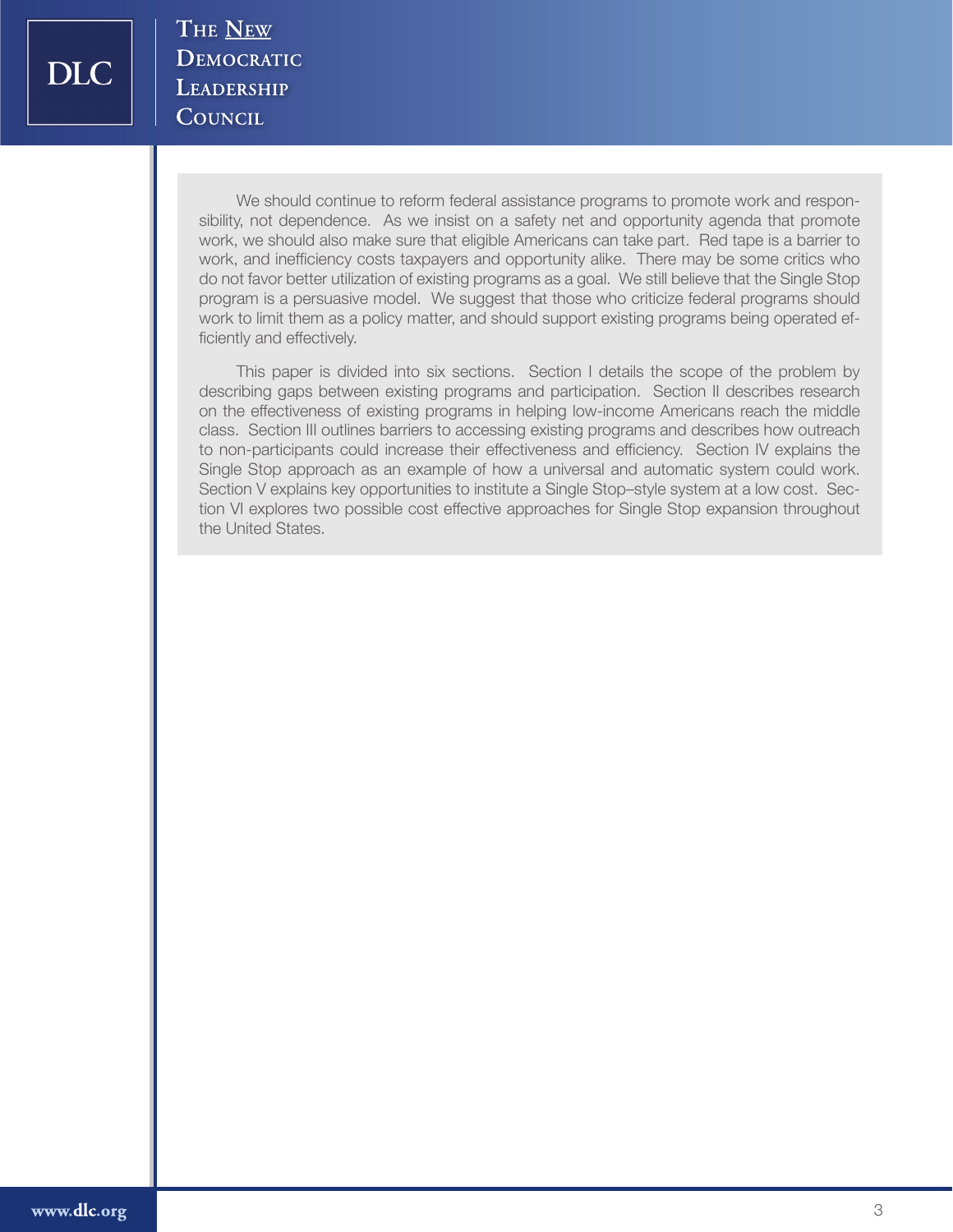**DLC** 

**THE NEW** DEMOCRATIC LEADERSHIP COUNCIL

# I. Low Participation Rates

Despite the creation of multiple programs designed to help Americans expand their opportunities and work to get out of poverty, many of the most useful programs are underutilized for reasons having nothing to do the goals of the programs themselves.

A study by the Urban Institute examined participation rates in four different means-tested programs: Medicaid and the State Children's Health Insurance Program (SCHIP) (together), food stamps (now known as the Supplemental Nutrition Assistance Program or SNAP), child care subsidies, and the EITC. These are programs that help with health care and children's health insurance; they ensure that Americans have enough to eat, can afford child care so they can work, and receive reasonable compensation for working.

When leaving out the EITC, the study revealed that the majority of American's 20 million low-income families (defined as 200 percent of the poverty line or less)<sup>1</sup> use either only one or none of these supports. Among the groups that make the least use of these tools were families with children. Only 5 percent of low-income working families with children make use of all three initiatives. Among the general population of working Americans at or below the poverty level, one in four receives no form of support and only 7 percent receive all three.<sup>2</sup>

The Government Accounting Office (GAO) issued a compilation of recent participation data and found that entitlement programs fell far short of full participation (Table 1), and non-entitlement programs fared even worse (Table 2).

#### *Table 1: Estimated Participation Rates for Entitlement Programs for the Most Recent Year Data Were Available*

|                                                          |                                     | Participation rate<br>estimates |
|----------------------------------------------------------|-------------------------------------|---------------------------------|
| Program (year)*                                          | <b>Eligibility unit</b>             | (in percent)                    |
| EITC (1999)                                              | Households                          | $75^{\circ}$                    |
| Food Stamp Program (2001):<br><b>HHS/Urban Institute</b> | Households <sup>®</sup>             | 46-48                           |
| (2002): USDA/Mathematica Policy<br>Research, Inc.        | Households                          | 48                              |
|                                                          | Individuals                         | 54                              |
| Medicaid (2000)                                          | Individuals <sup>®</sup>            | 66-70                           |
| <b>Pell Grants</b>                                       | Not available                       | Not available <sup>"</sup>      |
| SSI (2001)                                               | Individuals and married<br>couples' | 66-73                           |

Source: Table excerpted from "Information on Program Access Can Be an Important Management Tool," Government Accountability Office, March 2005.

#### *Table 2: Available Subgroup Participation Rate Estimates for Entitlement Programs for the Most Recent Year Data Were Available*

|                    |                                                                      | Participation rate<br>estimates |
|--------------------|----------------------------------------------------------------------|---------------------------------|
| Program (year)*    | <b>Subgroup</b>                                                      | (percent)                       |
| EITC (1999)        | All Households"                                                      | $75^{\circ}$                    |
|                    | Households with No children                                          | 45"                             |
|                    | Households with 1 Child                                              | 96                              |
|                    | Households with 2 Children                                           | 93°                             |
|                    | Households with 3 or More Children                                   | 63°                             |
| Food Stamps (2001) | All Households'                                                      | 46-48                           |
|                    | Households with Children                                             | 55-57                           |
|                    | Households with Elderly Members                                      | 27–28                           |
| Medicaid (2000)    | All Individuals <sup>1</sup>                                         | 66-70                           |
|                    | Adults                                                               | 56-64                           |
|                    | Children                                                             | 74–79                           |
|                    | Elderly                                                              | $40 - 43$                       |
| SSI (2001)         | All Individuals and Married Couples'                                 | 66-73                           |
|                    | Elderly                                                              | $61 - 68^m$                     |
|                    | Osimia: Telefa suggested from Osimianaeth Aggaintelillt: Office OOOF |                                 |

Source: Table excerpted from Government Accountability Office, 2005.

<sup>&</sup>lt;sup>1</sup> "Current Population Survey, 2007 Annual Economic Supplement," U.S. Census Bureau, 2007.

 $^2$  Zedlewski, Shelley, Gina Adams, Lisa Dubay, and Genevieve Kenney, "Is There a System Supporting Low-Income Working Families?," Urban Institute, February 2006.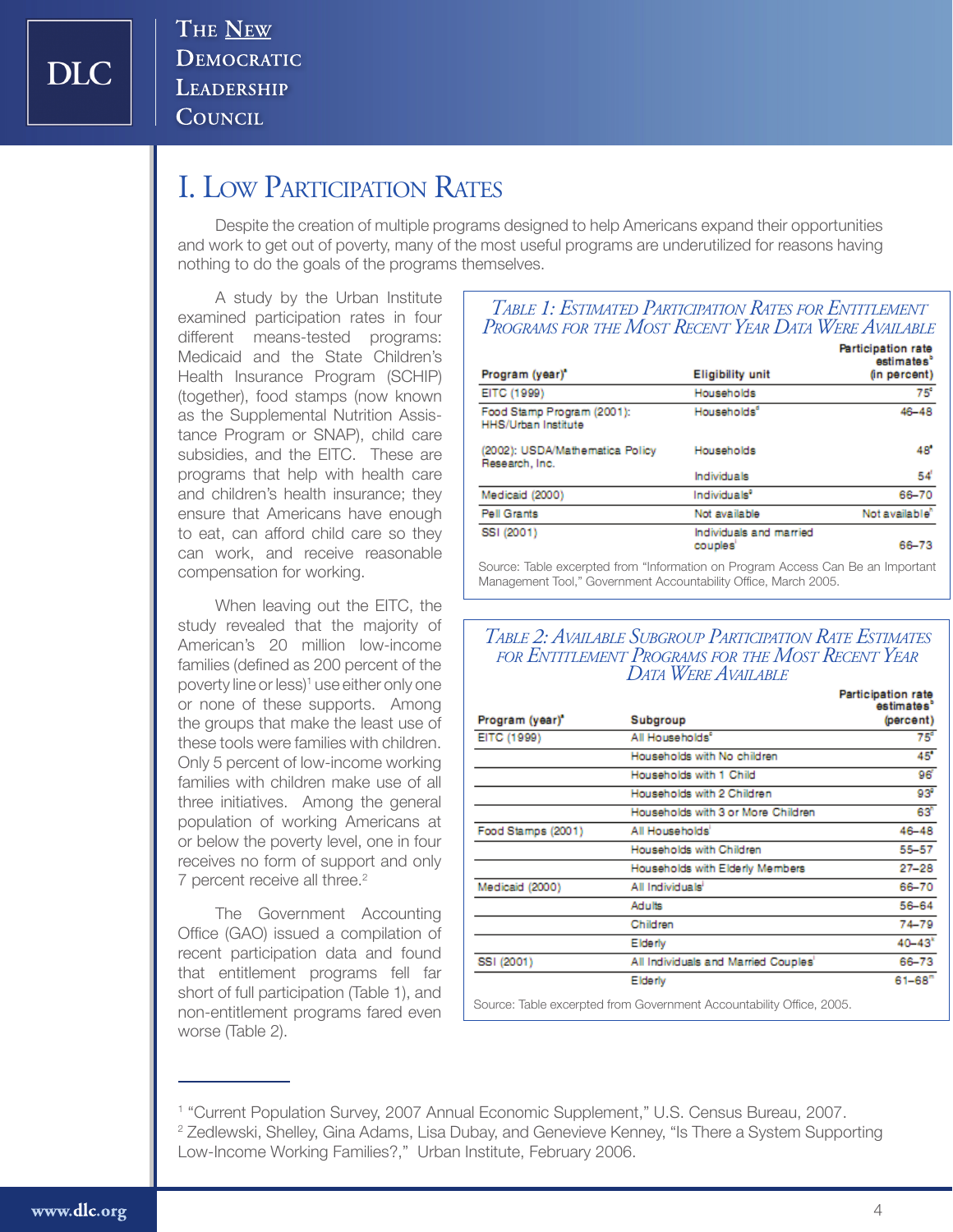The intended benefits from these programs could do much to help Americans lift themselves out of poverty. A study by McKinsey and Company estimates that a total of at least \$65 billion in benefits for low-income families goes unclaimed each year. Just focusing on tax refunds for low-paid work-

ers (EITC), food stamps (SNAP), earlychildhood programs (Head Start), federal disability payments (SSI), welfare payments (TANF), and nutrition for new mothers and children (WIC), the Government Accountability Office estimates that eligible individuals could draw down another \$40 billion in unclaimed benefits.

These resources could help millions of Americans and their children better survive impoverished circumstances and gain a hand up to the middle class.

#### *Table 3: Potential Cost of Providing Benefits to Eligible Non-participants for the Most Recent Year Data Were Available*

| Program (year)                                                     | Potential annual cost<br>of serving eligible<br>non-participants <sup>4,5</sup> |
|--------------------------------------------------------------------|---------------------------------------------------------------------------------|
| EITC (1999)                                                        | $$2 - 3.4$                                                                      |
| Food Stamp Program (2001)                                          | $8.8 - 11.5$                                                                    |
| Head Start (2003)                                                  | $3.8 - 5.6^{\circ}$                                                             |
| SSI (2001)                                                         | $8 - 9.8$                                                                       |
| TANF-cash assistance (2001)*                                       | $8 - 9$                                                                         |
| WIC (2001)                                                         | $1.9 - 2.1$                                                                     |
| Source: Table excernted from Government Accountability Office 2005 |                                                                                 |

Source: Table excerpted from Government Accountability Office, 2005.

# II. RESEARCH ON PROGRAM EFFECTIVENESS

Research indicates that low utilization badly damages the poverty-fighting impact of federal programs.

One group of government entitlement programs, like Social Security and Unemployment Insurance, benefits non-poor and poor families alike. Arloc Sherman of the Center on Budget and Policy Priorities estimates that these programs move millions of individuals out of poverty each year even as they also help middle-class families (which also need help tapping government resources that have been promised to them).

> A rep<br>the *A report from the Brookings Institution indicated that in 2003, the EITC alone brought 4.4 million Americans out of poverty, more than half of them children.*

Another class of programs affecting low-income Americans is means-tested income support. These programs are only provided to individuals whose incomes are low enough to qualify. They include: SSI, TANF, SNAP, the EITC, and various forms of housing assistance. Sherman reports that together, these programs helped 14 million Americans move above the poverty line in 2005. A report from the Brookings Institution indicated that in 2003, the EITC alone brought 4.4 million Americans out of poverty, more than half of them children.<sup>3</sup> *overty,***<br>|** *dren.***<br>| support.<br>| hats that** 

The Urban Institute credited SNAP with reducing the share of working families with children in deep poverty from 20 percent to 4 percent in 2007. Adding SNAP benefits to cash income increased the share of families with children living at or above the official poverty level from 26 to 45 percent in

<sup>&</sup>lt;sup>3</sup> Holt, Steve, "The Earned Income Tax Credit at Age 30," Brookings Institution, February 2006.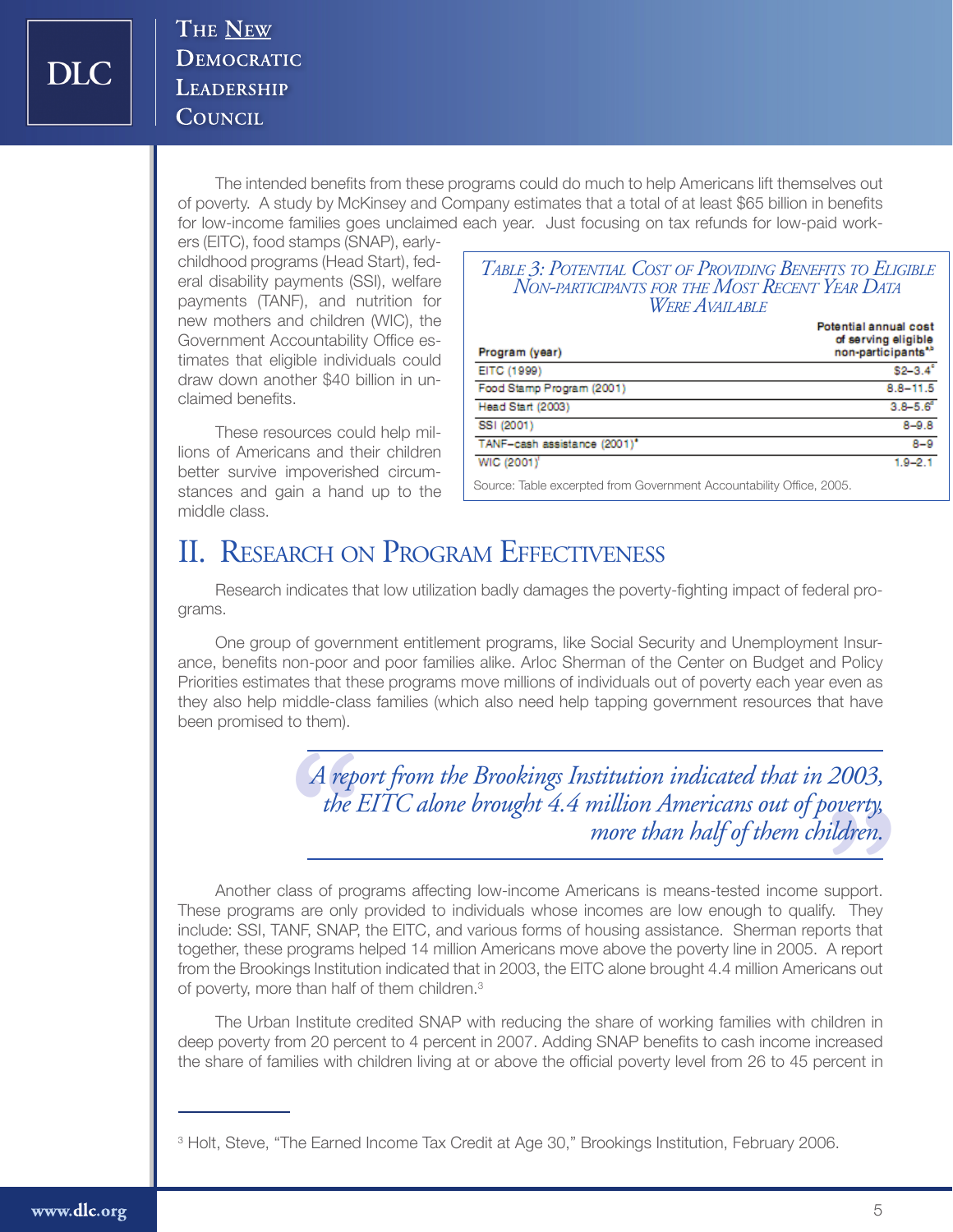the same year.<sup>4</sup>

Despite these great success stories, the unfortunate reality is that our efforts to reduce poverty are not adequate to the task.

# III. Understanding the Barriers: Key to Building a **BETTER APPROACH**

No completely comprehensive account exists of why so many of those eligible do not claim benefits, but a number of factors seem to be relevant. Among the key factors: the difficulty of knowing one's eligibility, stigma, and the enrollment process itself.

> *relevant. Among the key factors: the difficulty of knowing one's***<br>** *eligibility, stigma, and the enrollment process itself.***<br>
> <br>
> <b>S** that the opacity of existing programs is at least one factor limiting utilization.<br>
> Inst **No** co *No completely comprehensive account exists of why so many of those eligible do not claim benefits, but a number of factors seem to be eligibility, stigma, and the enrollment process itself.*

Research indicates that the opacity of existing programs is at least one factor limiting utilization. According to an Urban Institute study, ignorance of programs and misinformation about eligibility is pervasive. Misconceptions are rife, such as the belief that welfare is a baseline requirement for support.<sup>5</sup>

Many eligible food stamp non-participants believe incorrectly that they are ineligible or are unsure of their eligibility.<sup>6</sup> The United States Department of Agriculture's own research suggests that while knowledge of food stamps is widespread (96 percent recognition), only 43 percent of those who do not participate actually know they are eligible. More than a third of eligible non-participants actually believe they are ineligible. Yet more than two-thirds (69 percent) of eligible non-participants say they would apply for benefits if they were sure of eligibility.<sup>7</sup>

Yet knowledge – or lack of it – is not the only barrier to participation. Many perceive a stigma attached to collection of benefits, sometimes attributable to demeaning or unpleasant conduct by administrators at local offices. Some studies have shown that even when individuals had positive impressions of programs such as Medicaid, negative stereotypes about welfare discouraged enrollment. $8$ 

Others simply don't want help. The study of food stamp participation cited above found that 31 percent would not apply for food stamps even if they were aware of eligibility. Nine in ten (91 percent)

<sup>4</sup> Zedlewski, Sheila R. and Ei Yin Mon, "Many Low-Income Working Families Turn to the Supplemental Nutrition Assistance Program for Help," Urban Institute, August 2009.

<sup>&</sup>lt;sup>5</sup> Zedlewski et al, 2006, and Genevieve Kenney, Jennifer Haley, and Alexandra Tebay, "Familiarity with Medicaid and SCHIP Programs Grows and Interest in Enrolling Children is High," Urban Institute, July 2003.

<sup>&</sup>lt;sup>6</sup> Bartlett, Susan, Nancy Burstein, and William Hamilton, "Food Stamp Program Access Study: Final Report," United States Department of Agriculture, November 2004.

<sup>7</sup> Ibid.

<sup>8</sup> Zedlewski et al, 2006.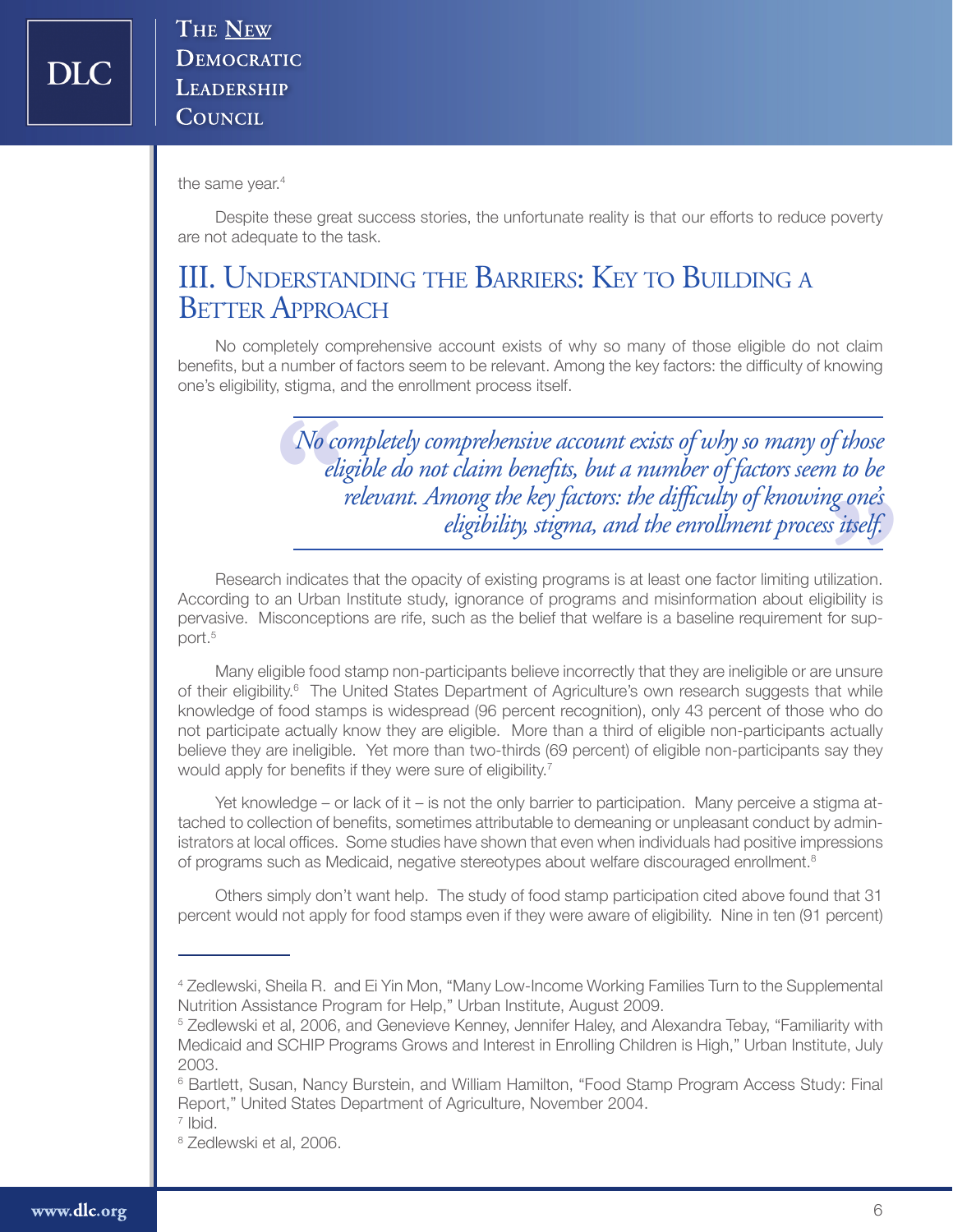of these respondents said they valued independence too much to use the program.9

Many of these programs are also extremely difficult to access, even for those families who want help. Despite a concerted effort to make SCHIP and Medicaid substantially more inviting, studies show that some families struggle to meet program requirements and navigate the enrollment process.<sup>10</sup> A national survey by the Kaiser Commission found that more than half (57 percent) of the parents who tried to enroll their eligible children in Medicaid failed ultimately to do so, with over a third (36 percent) either not able to complete the process or reporting problems with approval. Nearly one in three (31 percent) parents whose children are eligible for Medicaid has never even attempted to enroll.<sup>11</sup>

> *able to***<br>broval.**<br>ent promajori-**A** nat *A national survey by the Kaiser Commission found that more than half of the parents who tried to enroll their eligible children in Medicaid failed ultimately to do so, with over a third either not able to complete the process or reporting problems with approval.*

Overall, the Kaiser survey found pervasive negative perceptions of the Medicaid enrollment process. Of those parents who had begun the enrollment process but did not complete it, large majorities pointed to the same problems: it was difficult to amass all the paperwork (72 percent); it was an overall hassle (66 percent); it was complicated and confusing (62 percent). Among parents who had never even attempted to enroll their children, more than half (56 percent) said they did not even know where to apply.<sup>12</sup>

Along with existing Medicaid and SCHIP programs, food stamp enrollment is also daunting. Well over half (64 percent) of those who know they can receive food stamps but choose not to do so may be motivated by food stamp office processes that are onerous. One in four (25 percent) described unpleasant experiences with food stamps or another government program that discouraged them from applying.<sup>13</sup>

There have been efforts to simplify and improve antipoverty programs since welfare reform in 1996. A number of critical programs, such as SCHIP and Medicaid, have been simplified to increase enrollment, and significant efforts to reach out to eligible citizens have helped maintain generally high levels of participation.

Despite these gains, there is room for much improvement. A significant percentage of citizens harbor misconceptions about eligibility that deter enrollment. Negative associations with assistance and unpleasant or complex enrollment experiences allow many to slip through the cracks.

Experience indicates small efforts to reach out to non-participants can make a big difference. In 1999, for example, 17.2 million families claimed \$23.5 billion in EITC benefits for a total participa-

<sup>&</sup>lt;sup>9</sup> Bartlett et al, 2004.

<sup>10</sup> Zedlewski et al, 2006.

<sup>11</sup> Perry, Michael, Susan Kannel, R. Burciaga Valdez, and Christina Chang, "Medicaid and Children: Overcoming Barriers to Enrollment," Kaiser Commission on Medicaid and the Uninsured, January 2000.

<sup>12</sup> Ibid.

<sup>13</sup> Bartlett et al, 2004.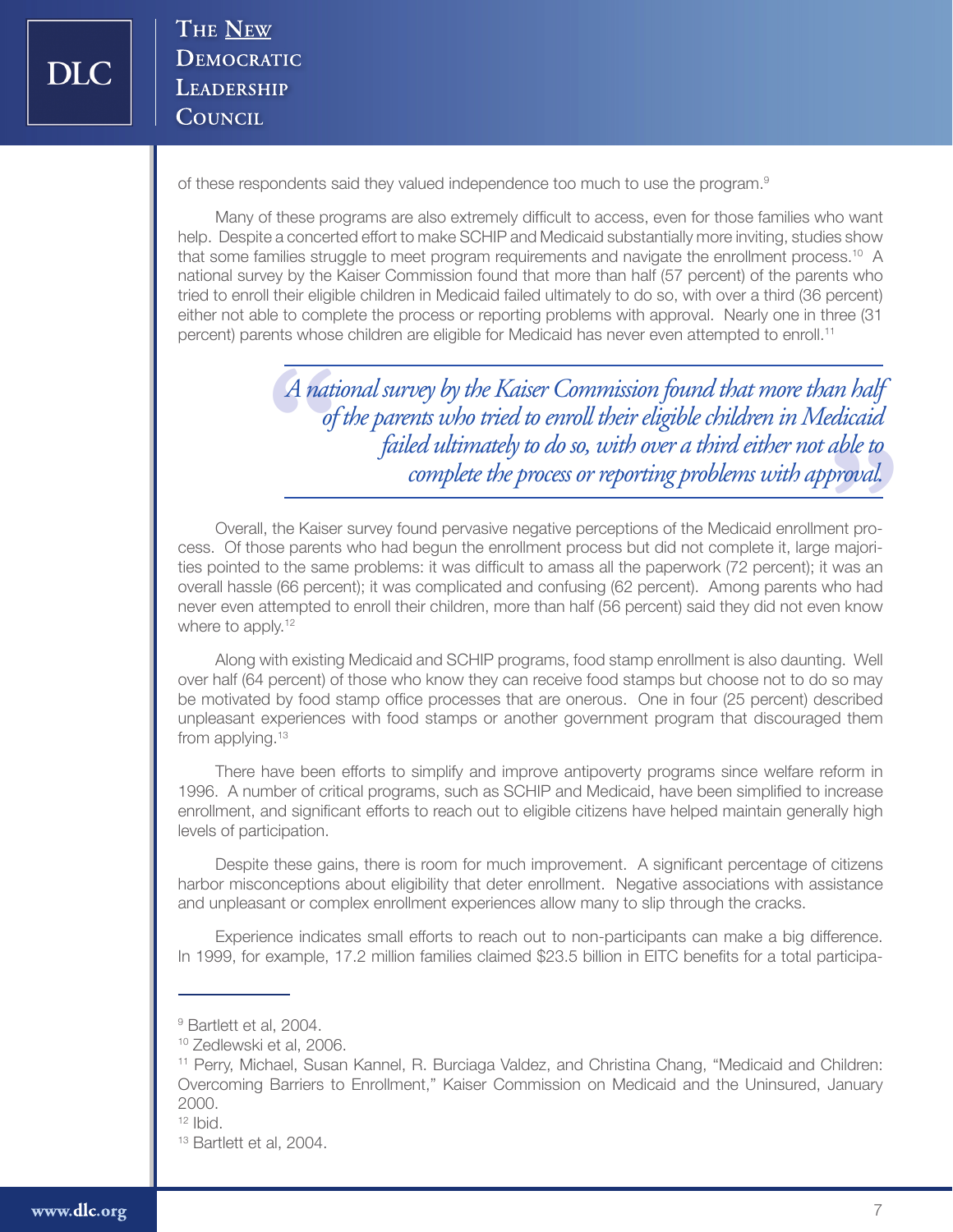tion rate of 75 percent.14 This is well under half of the \$65 billion the McKinsey study claims is left unclaimed each year across all assistance programs. Yet in 2005, the EITC raised over 5 million out of poverty.<sup>15</sup> This data implies that literally millions of Americans could move out of poverty and be put on the path to prosperity if these programs achieved better penetration.

> **"** *with assistance and unpleasant or complex enrollment*  A sign *A significant percentage of citizens harbor misconceptions about eligibility that deter enrollment. Negative associations experiences allow many to slip through the cracks.*

An improved system will overcome barriers, allowing Americans to choose and access tools like improved child nutrition and the EITC without unnecessary roadblocks such as overly complicated systems and enrollment processes. In Part IV, we discuss a model for such a new initiative, and how it defeats these obstacles.

## IV. Single Stop: A Model for Improving Effectiveness of **PROGRAMS**

Beginning in 2001, the Robin Hood Foundation in New York City identified problems the city's poor experienced in accessing local, state, and federal initiatives designed to expand opportunity. Among the key challenges: offices were distributed haphazardly throughout the five boroughs and one family might have had to go to several such outlets to receive the range of services; advice and counseling were limited; and the processes for applying to programs were sometimes complex. These barriers were augmented by the reality of New York City. New York is a city of immigrants, some of whom have difficulty speaking, reading, and writing in English.

In response, the Robin Hood Foundation launched Single Stop. Through partnerships with city agencies, local non-profit providers, and philanthropies, Single Stop now reaches 93,000 New Yorkers at over 40 different sites across the city. These sites can be found in churches and at local community agencies. This approach is already being experimented with nationwide, and SingleStop USA was incorporated as an independent non-profit in 2007. In addition to widening the reach of the New York program, it has opened 12 additional sites in New Jersey, New Mexico, and California.

Currently, Single Stop provides four core services:

- **Financial Counseling:** qualified personal financial advisors provide suggestions on budgeting, debt, and other financial issues
- **Benefits Counseling:** using an up-to-date, web-based tool, Single Stop can quickly calculate eligibility and help families get started with enrollment
- **Legal Assistance:** Single Stop recruits lawyers from a host of legal aid agencies to

<sup>&</sup>lt;sup>14</sup> "Earned Income Tax Credit Eligibility and Participation," Government Accountability Office, December 2001.

<sup>15</sup> Sherman, 2009.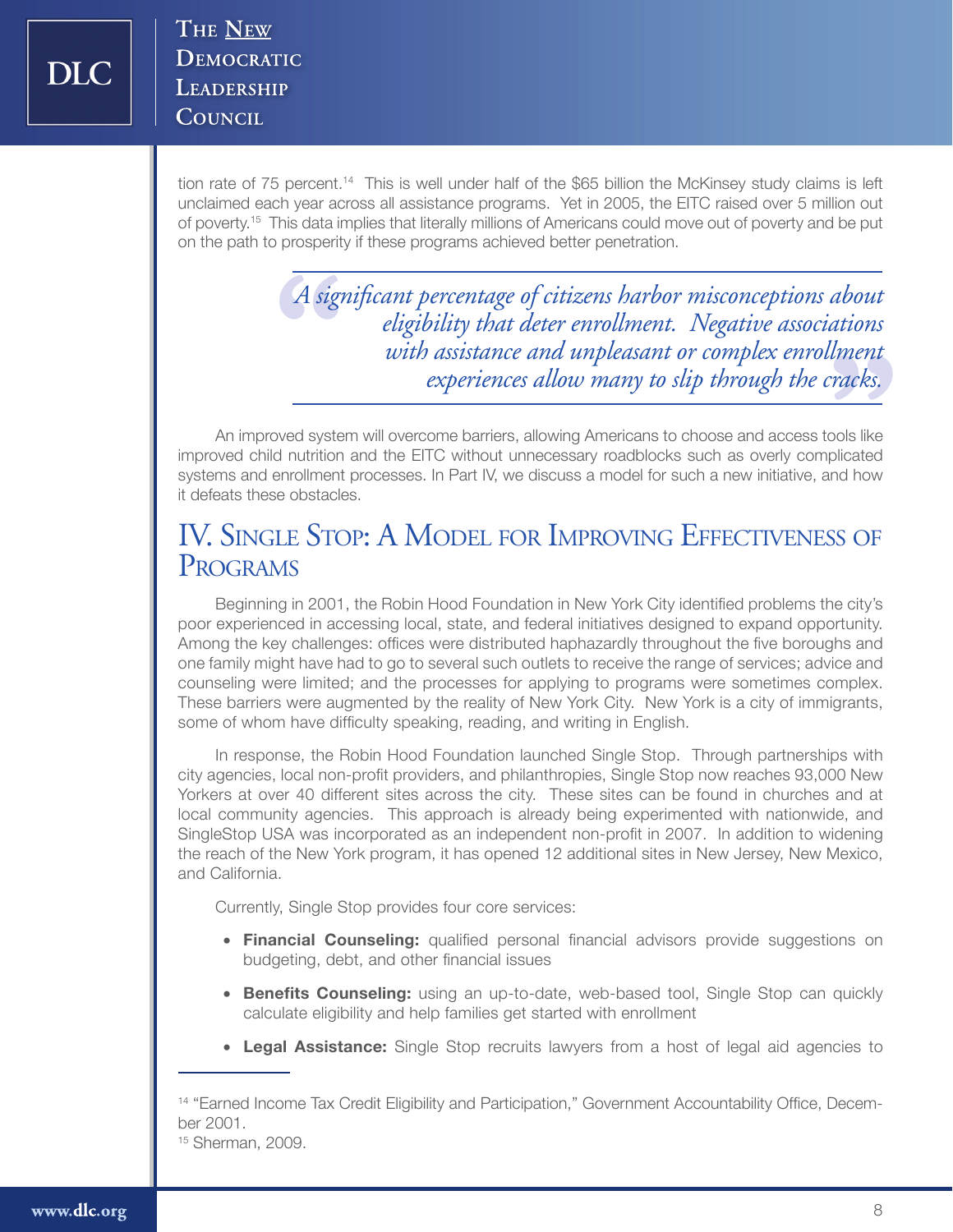provide on-site legal counseling where necessary

**• Tax Preparation:** a number of Single Stop sites provide free tax preparation in order to help families collect the full tax rebates they are due

In less than a decade of operation, Single Stop has had significant success helping low-income New Yorkers access benefits and receive life-changing assistance. In 2004, 10 Single Stop sites served 100 New Yorkers at a cost of \$550,000. Four years later, Single Stop had grown to over 40 sites, enrolled 93,000, and invested \$12 million to deliver \$320 million in increased assistance. This amounts to a benefit-to-cost ratio of 19:1, and these ratios are growing each year. In benefits counseling alone, Single Stop served approximately the same number of people (26,100) in both 2007 and 2008. But in 2008, participants received \$1.5 million more in food stamps, \$8.4 million more in health programs, \$3.7 million more in SSI and SSI Disability payments, and a total of \$5.2 million in housing assistance.<sup>16</sup>

#### *Key Elements of Single Stop Approach*

There are several characteristics of the Single Stop approach that make it especially effective.

- First, as suggested by its name, Single Stop emphasizes a one-site approach. Many working poor families (twice the poverty line and below) have difficulty finding the time and the means to leave work and spend hours in benefits offices. As the studies cited in the last section demonstrate, the logistical challenges of applying for and enrolling in major benefits programs are a strong deterrent to eligible non-participants.
- Second, Single Stop relies on informing citizens. For a wide range of federal assistance programs, it can be difficult for eligible beneficiaries to either know they qualify for benefits or to accurately assess the level of benefits they could receive. By using a sophisticated benefit calculator, Single Stop ensures that participants don't go home without knowing exactly the level of assistance they can claim. Studies suggest that imperfect information is a debilitating inefficiency in cash assistance programs.
- Third, Single Stop is full service. Single Stop participants don't leave a site with a computer print-out explaining what benefits they should claim. Instead, Single Stop counselors help with benefit application and enrollment, provide hands-on tax preparation, and can get involved in housing disputes and other issues that threaten the livelihoods of working poor families. Single Stop has made a concerted effort over recent years to become even more involved with its clients, including extensive tracking and documentation of outcomes. Other successful examples of increased person-to-person interaction in assistance programs support the case that the Single Stop model is a best practice in benefits counseling.<sup>17</sup>

These attributes are keys to programmatic success. The effort targets the barriers described in the preceding section and offers efficient alternatives. Single Stop employees help see applicants all the way through what can be a complex and challenging process, and they make sure

<sup>&</sup>lt;sup>16</sup> "Single Stop Overview," Robin Hood Foundation, January 2009.

<sup>&</sup>lt;sup>17</sup> "Information on Program Access Can Be an Important Management Tool," Government Accountability Office, March 2005.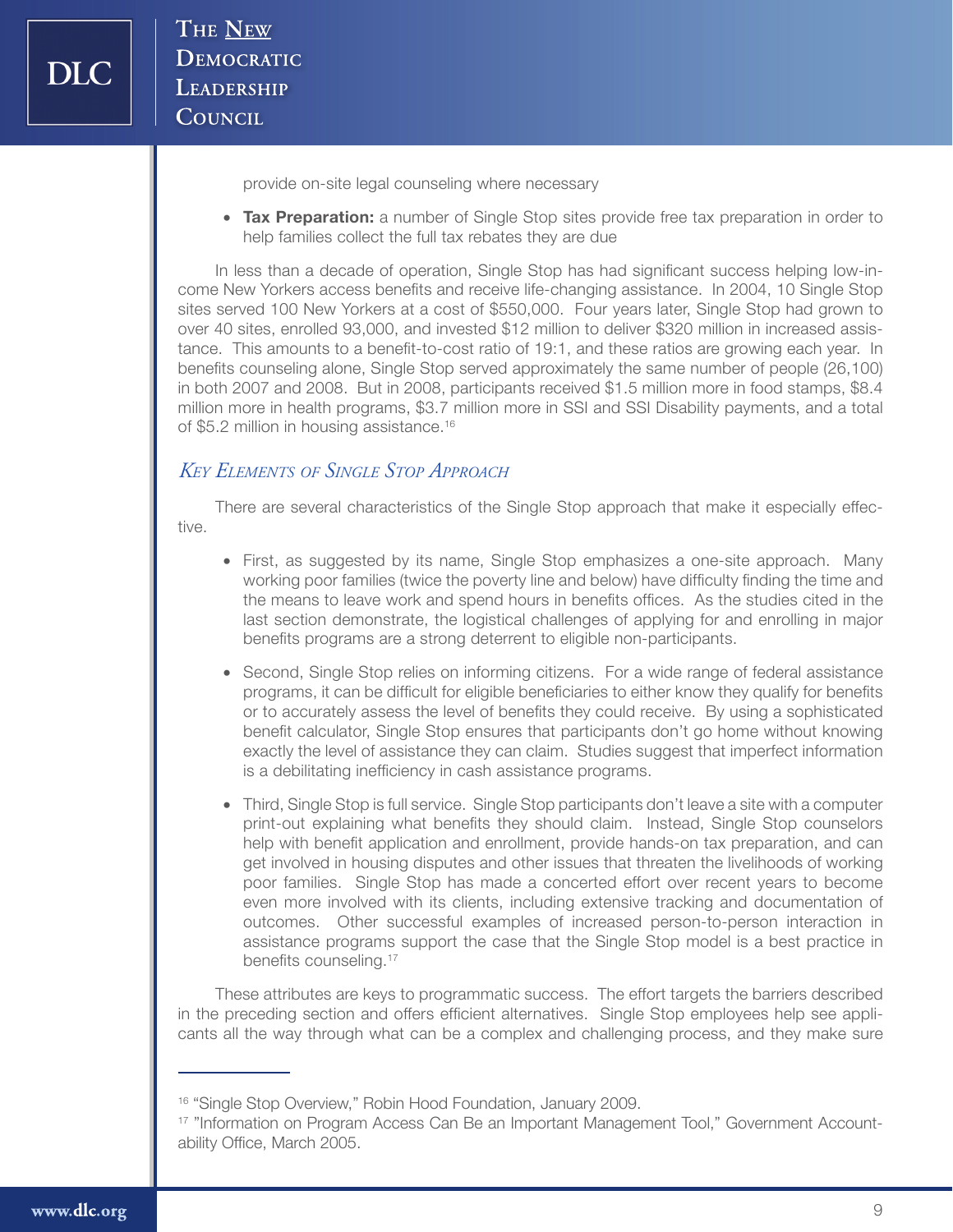families are aware of appropriate benefits and tools for funding opportunity.

There are other worthwhile lessons to draw from Single Stop about how to bridge the participation gap in government assistance.

In New York, Single Stop leverages an existing network of providers. By partnering with government, churches, community organizations, and other non-profits around the city, Single Stop is able to work in neighborhoods through well-known, trusted organizations. This has practical benefits, reducing the depth of outreach required to get in touch with families that need help.

Single Stop also provides an example of how a concerted effort can change perceptions of government assistance. For those who are hesitant to access resources due to negative perceptions of assistance, creating an effective model for benefits counseling that includes services beyond cash assistance can have a normalizing effect. This can cut across income levels, improving perceptions of government programs focused on the middle class as well those focused on the low income.

The ultimate goal of Single Stop and any national model is to encourage independence, not dependency. Income support and assistance programs are designed to help families get on their feet and develop a foundation for future economic security and financial independence. By failing to reach all eligible participants, current efforts compromise the ability of these programs to alleviate poverty and open the door to real economic opportunity. Every family can decide for itself whether to seek assistance, but red tape should not be the decisive factor.

# V. A National Effort: Toward a More Effective System

This paper proposes a national Single Stop program that would be nationwide, efficient, and more effective than current efforts to reach those in need. Although the phase-in could be gradual, the goal would be to ensure that each working poor American family receives the benefits they need to work their way toward independence, and for their children to receive the health, education, and nutrition tools they need to succeed. In addition, the effort would aim to be a model for ensuring a more logical, transparent, and accessible system for all Americans to be informed about and able to utilize governmental resources.

There are significant challenges to achieving these goals. Assistance programs for lowincome Americans have dynamic caseloads. Individuals and families move in and out of poverty, and expected benefit rates change over time. Reforming the current approach will take work, but two principles should help guide the process.

#### *Principle 1: Use existing infrastructure*

Single Stop has been successful in part because it leverages existing providers and is eager to engage in public-private partnerships. This allows for better initial attachment to communities where it operates and lowers the start-up costs associated with expansion. A universal and automatic benefits counseling program can use and indeed centralize existing food stamp, welfare, unemployment, health care, and other assistance offices. The most fertile of such public-private partnerships that Single Stop USA and Robin Hood have forged in New York City include: (1) two sites at Rikers Island prison, often described as the largest penal colony in the world, to reach inmates before they undertake the fiendishly difficult challenge of reentry; (2) sites at every one of the city's six community colleges; and (3) an increasing number of health clinics in low-income neighborhoods. These sites will be serving tens of thousands of poor New Yorkers before too long.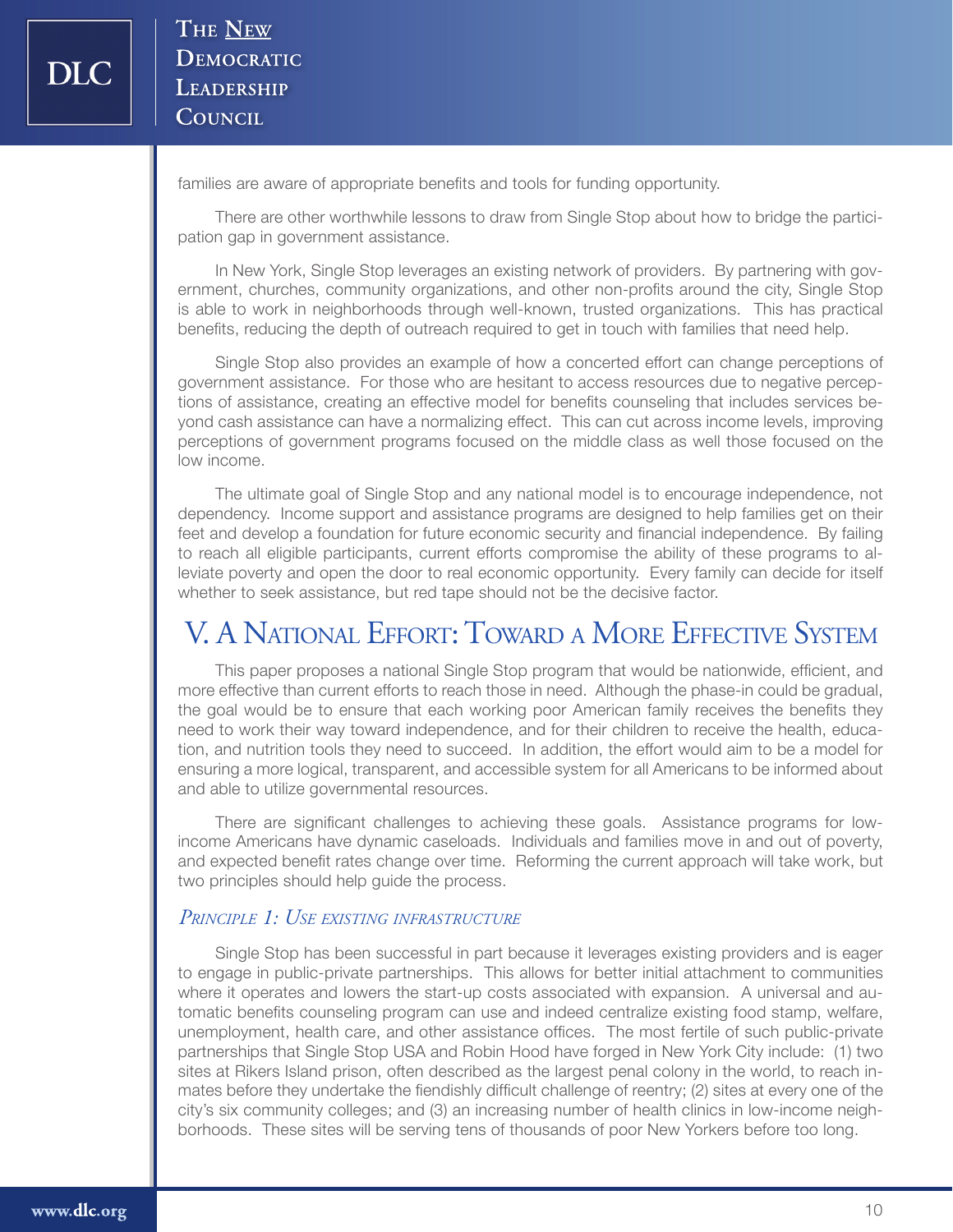This is also a moment for creativity in how we draw upon existing resources. For instance, the United States has thousands of post offices which are currently under discussion for possible closure. Wal-Mart has 3,663 stores in America. A system to ensure fuller delivery of benefits could creatively enlist institutions, buildings, and people across the country in the effort to get assistance to Americans who need it most.

The potential to use public-private partnerships also shows that ensuring that eligible nonparticipants receive benefits isn't about making government bigger. A nationwide Single Stop–style system could work with corporations and non-profits to make government more effective, without creating new bureaucracies or expanding old ones.

#### *Principle 2: Use technology to enhance results*

Technology is one area where government has often failed to keep up with the times. President Obama engaged in an unprecedented social networking effort during his campaign and made technology a central focus of his Transition. Since taking office, he has appointed a Chief Technology Officer and a Chief Information Officer. One important way the president can help realize a visionary, technology-driven agenda is by using emerging Web 2.0 tools to implement an improved universal and automatic benefits enrollment system.

Programs like Single Stop should draw on cutting-edge software to provide benefits screening and assist with enrollment. A GAO study on participation in means-tested benefits programs recommended data sharing between agencies and offices, better information technology, and use of technological innovations as key steps to improve participation rates in means-tested programs.<sup>18</sup> Developing a robust technological infrastructure that can keep up with individuals and families who are mobile can help ensure continuity of benefits and provide better data by which to track outcomes.

There will be privacy concerns, especially for benefits governed by the Health Insurance Portability and Accountability Act (HIPAA), but there are already non-profits around the country that have made real strides in developing privacy-sensitive information technologies that are literally decades ahead of existing systems.

The details of any new national effort will require careful study and planning. The challenges of using existing facilities, finding new ones, staffing the operation, training counselors, and other steps are real. But we believe this initiative need not take longer than eight years to be at full strength. Already, the largest city in the United States uses Single Stop, and many others are in various stages of adoption. What remains is largely building the political and legislative will to achieve this goal, and overcoming the logistical challenges of implementing it.

## VI. A MODEL

There are multiple ways to imagine how a nationwide Single Stop system might be implemented. Following Principle 1 above ("Use existing infrastructure"), this paper suggests a plan that would deploy Single Stop sites through institutions such as the United States Post Offices or other private sector facilities, such as Wal-Mart stores.

<sup>18</sup> Government Accountability Office, 2005.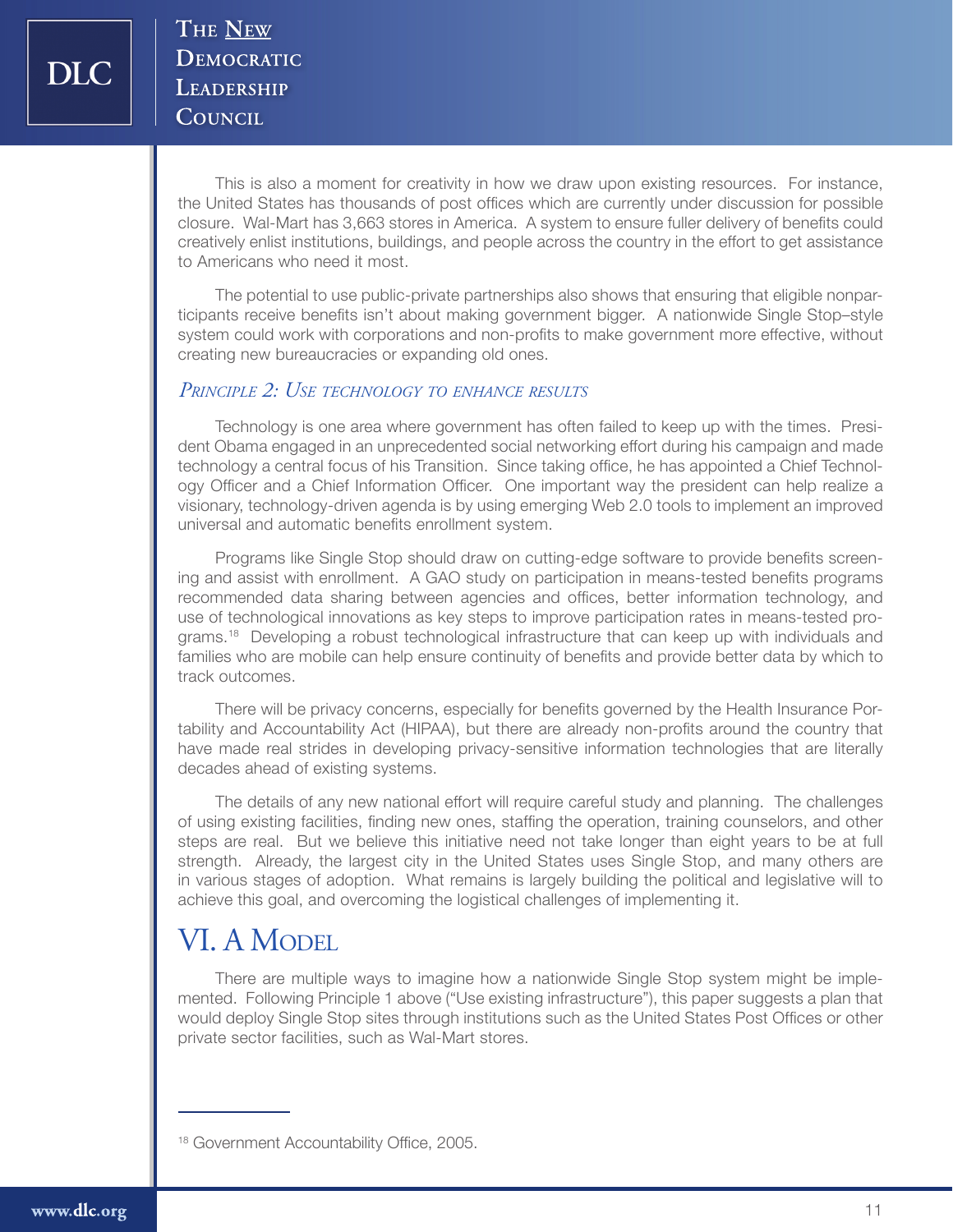#### *Post Offices*

The Postal Service touches almost every citizen and business each day. There are nearly 40,000 post offices, stations, and branches, almost 300,000 mail carriers, and more than 140,000,000 home and business delivery points.19

Recent and well-publicized financial problems have prompted the Postal Service to begin thinking about ways to cut back on services, such as limiting delivery days and closing underutilized community post offices.

A way to preserve the Postal Service, while simultaneously reinvigorating its mission, would be to consider housing Single Stop in local post offices. For low- to moderate-income Americans, this would have the advantage of not only expanding availability of the Single Stop service, but working through a trustworthy institution with a built-in capacity for disseminating information and providing a variety of services.

For the Postal Service, this arrangement provides a cost-effective way to use the skills of postal employees, particularly in communities or regions that may have seen a decline in mail volume and other traditional postal service work. It is worth noting that postal employees visit almost every home and business every day, their ability to make Americans aware of services available in a postal office is tremendous.

The costs could be reasonable. Based on past experience and taking into account cost efficiencies, it would be possible to provide Single Stop services to 100,000 people for approximately \$10 million dollars.<sup>20</sup> This suggests reaching target populations could be accomplished relatively cost-effectively. For instance, current estimates suggest that just under 10 million EITC eligible families do not apply for the credit and could benefit from it. Using Single Stop to help enroll these 10 million families in the EITC at existing rates could cost about \$1 billion, and that is before assuming the use of existing federal facilities such as the Postal Service or donated private sector space or support as suggested below.

An accurate calculation of real costs would likely be lower than current estimates. First, the advantages of scale offer cost savings in training and tools. Second, use of facilities such as the Postal Service could also allow for significant savings over programs thus far. The Postal Service already has a highly trained staff as well as the physical and bureaucratic infrastructure to administer Single Stop services. Helping current Postal Service employees learn how to offer Single Stop services would be manageable. Right now, it takes less than a day to train someone to use the Single Stop computer program and provide guidance to potential beneficiaries. The other financial or legal counseling elements could be provided over time as the program expands. To experiment with how best to roll out the program, the Postal Service could also concentrate on community post offices in areas such as those that have a high number of EITC filers.

A more thorough analysis is necessary, but there is no better time to reinvest our nation's most public institution – the Postal Service – with a new mission.

<sup>19 &</sup>quot;2008 Annual Report," United States Postal Service, 2008.

<sup>&</sup>lt;sup>20</sup> While this past budgetary experience is based on the relatively concentrated population of New York City, it is also true expenses such as rent and services are more expensive in New York.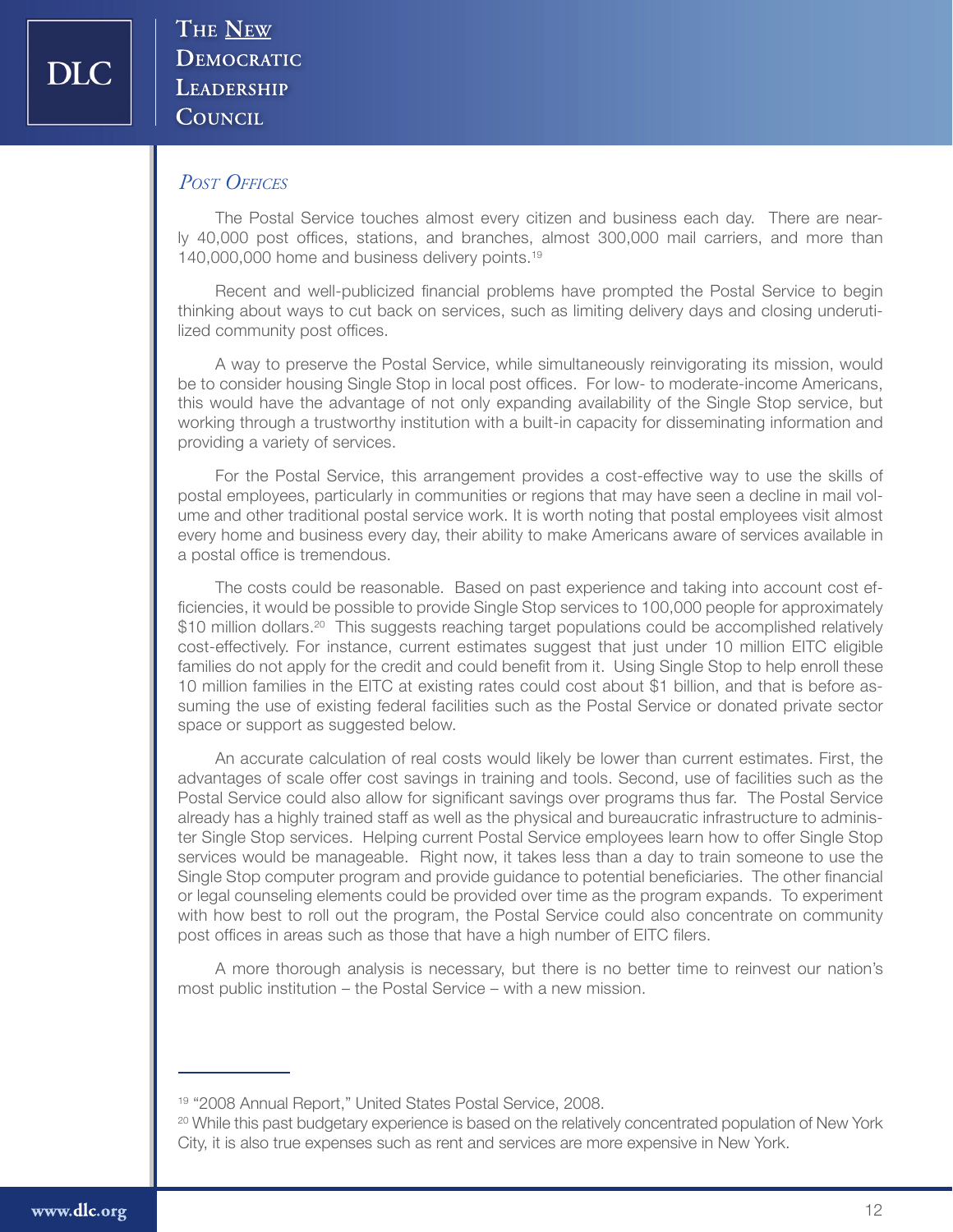#### *Private Sector Partners*

Other potential national locations for Single Stop could involve private sector partners. One example could be a company such as Wal-Mart, both for its distributional reach and the services it already provides.

Wal-Mart is a truly national enterprise. The 100 million customers its nearly 4,000 stores serve each week constitute almost a third of the American population.<sup>21</sup> Wal-Mart also serves a greater proportion of low-income consumers than other big box stores. The average income of Wal-Mart customers falls below the national average. A full fifth of Wal-Mart shoppers lack a bank account.<sup>22</sup>

In response to its customer base, Wal-Mart has tailored the services it provides. In 2007, Wal-Mart announced a drug plan that sold a month's supply of many generic prescriptions for only \$4. Its approach to pricing and sales is similar. The store has long promised the lowest retail prices for consumer goods and food. In a 2005 paper, current Obama economic adviser Jason Furman found that Wal-Mart's low prices saved Americans \$263 billion in 2004.23

A public-private partnership with a national private sector facility like Wal-Mart has potential to help Single Stop reach millions of Americans. The government could contract with the partner to install a Single Stop center in select outlets. The partner would receive a subsidy for the startup capital costs of training employees and purchasing equipment. The government would also help to connect the partner to local resources that could provide financial or legal counseling, tax preparation, and other Single Stop services. Single Stop in private sector locations could provide a broad array of services, including those for which middle class citizens would be eligible.

The private sector company would gain as well. They would offer a new service to attract consumers to outlets, and would help provide assistance that could, in turn, be used to purchase goods (assuming that the participating company is in retail or consumer goods). For example, a family that collects benefits at a Wal-Mart Single Stop would be more likely to use those benefits at Wal-Mart during the same visit.

As with the Postal Service as a potential partner, policymakers will need further research and discussion into the optimal arrangement to help private sector partners defray initial rollout costs, without requiring the government to excessively subsidize a venture that should ultimately boost the company's revenues. As a public-private venture, such an arrangement has the potential to be a win-win-win: for the private business, for the federal government and for Americans who need the tools to gain greater opportunity.

<sup>21</sup> Zellner, Wendy, "Wal-Mart: Your New Banker?" *BusinessWeek*, 7 February 2005.

<sup>&</sup>lt;sup>22</sup> Weston, Liz Pulliam, "National Bank of Wal-Mart?" MSN Money, Retrieved 5 November 2009, <http://moneycentral.msn.com/content/Banking/Betterbanking/P109171.asp>

<sup>&</sup>lt;sup>23</sup> Furman, Jason, "Wal-Mart: A Progressive Success Story," Center for American Progress, 28 November 2005.